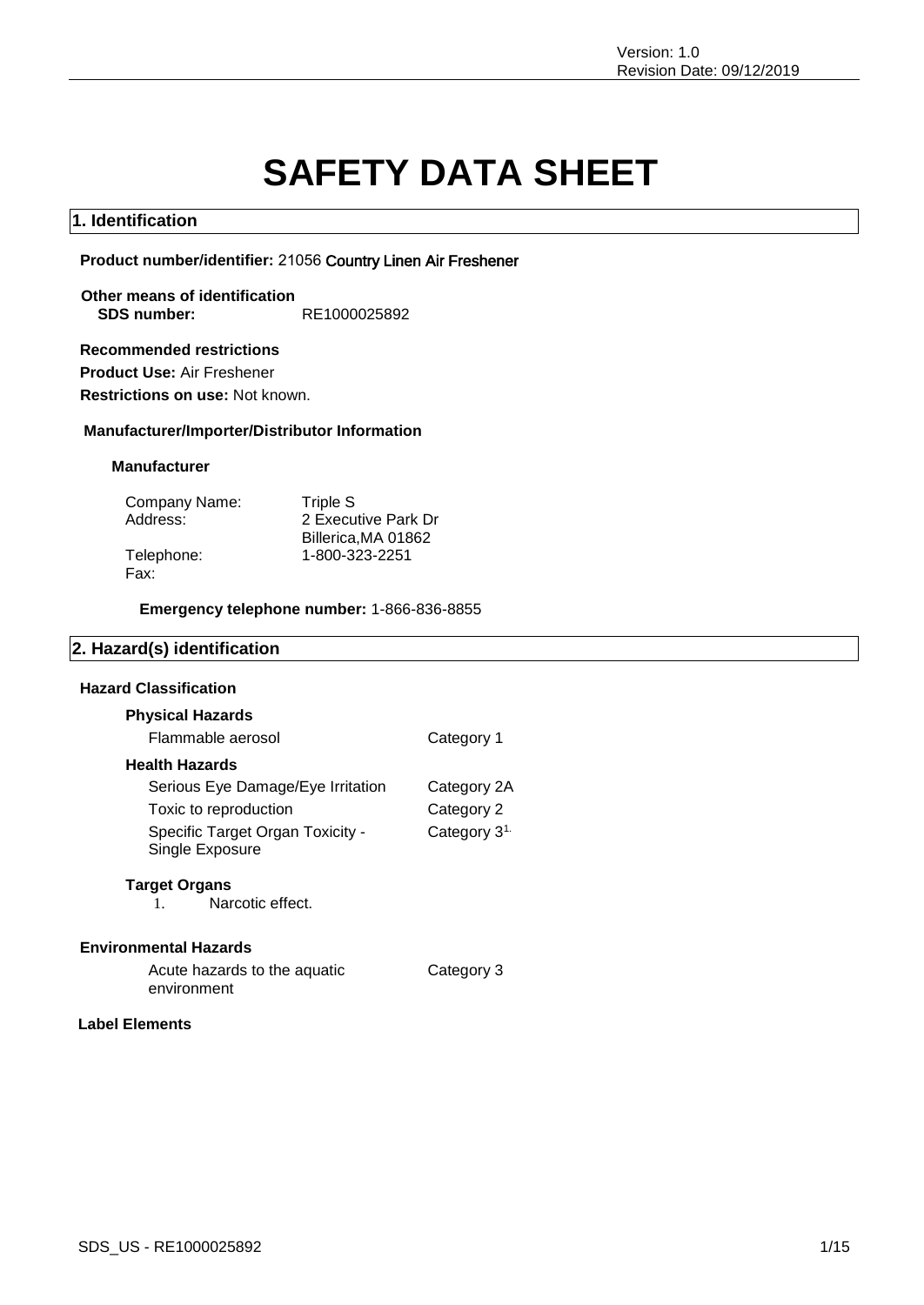**Hazard Symbol: Signal Word:** Danger **Hazard Statement:** Extremely flammable aerosol. Causes serious eye irritation. Suspected of damaging fertility or the unborn child. May cause drowsiness or dizziness. Harmful to aquatic life. **Precautionary Statements Prevention:** Keep away from heat, hot surfaces, sparks, open flames and other ignition sources. No smoking. Do not spray on an open flame or other ignition source. Do not pierce or burn, even after use. Wash thoroughly after handling. Wear protective gloves/protective clothing/eye protection/face protection. Obtain special instructions before use. Do not handle until all safety precautions have been read and understood. Use personal protective equipment as required. Avoid breathing dust/fume/gas/mist/vapors/spray. Use only outdoors or in a well-ventilated area. Avoid release to the environment. **Response:** IF INHALED: Remove person to fresh air and keep comfortable for breathing. IF IN EYES: Rinse cautiously with water for several minutes. Remove contact lenses, if present and easy to do. Continue rinsing. If eye irritation persists: Get medical advice/attention. Call a POISON CENTER/doctor if you feel unwell. **Storage:** Protect from sunlight. Do not expose to temperatures exceeding 50°C/122°F. Store locked up. Store in a well-ventilated place. Keep container tightly closed. **Disposal:** Dispose of contents/container to an appropriate treatment and disposal facility in accordance with applicable laws and regulations, and product characteristics at time of disposal. **Hazard(s) not otherwise classified (HNOC):** None.

### **3. Composition/information on ingredients**

### **Mixtures**

| <b>Chemical Identity</b>                        | <b>CAS number</b> | Content in percent (%)* |
|-------------------------------------------------|-------------------|-------------------------|
| 2-Propanone                                     | 67-64-1           | $50 - 100\%$            |
| Propane                                         | 74-98-6           | $10 - 20%$              |
| <b>Butane</b>                                   | 106-97-8          | $10 - 20%$              |
| Benzoic acid, 2-hydroxy-,<br>phenylmethyl ester | 118-58-1          | $0.1 - 1\%$             |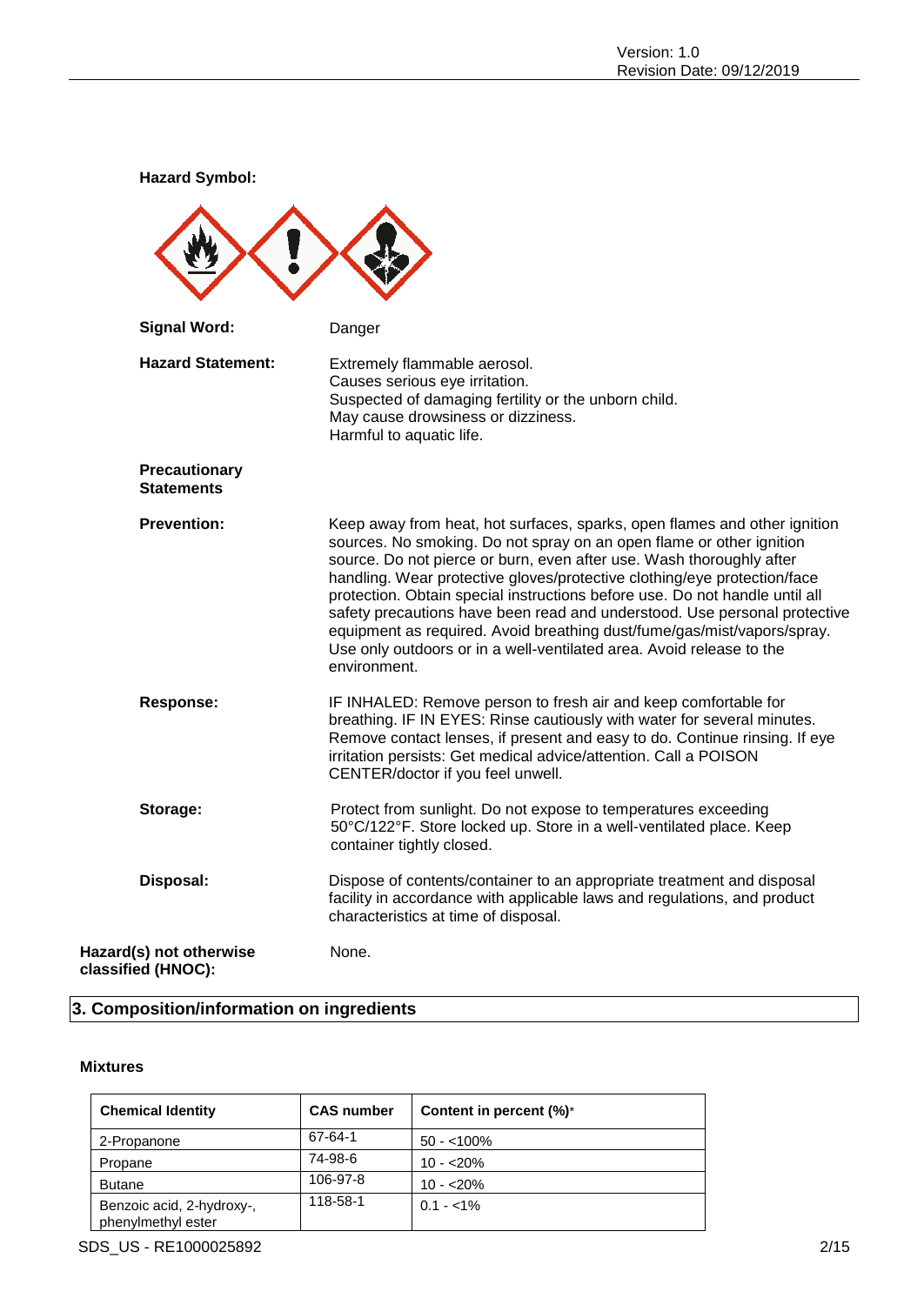| Cyclopenta[g]-2-benzopyran,                                            |                                                                                                                                                                 |                                                                                                                     |  |
|------------------------------------------------------------------------|-----------------------------------------------------------------------------------------------------------------------------------------------------------------|---------------------------------------------------------------------------------------------------------------------|--|
| 1,3,4,6,7,8-hexahydro-<br>4,6,6,7,8,8-hexamethyl-                      | 1222-05-5                                                                                                                                                       | $0.1 - 1\%$                                                                                                         |  |
| Benzenepropanal, 4-(1,1-<br>dimethylethyl)-a-methyl-                   | 80-54-6                                                                                                                                                         | $0.1 - 1\%$                                                                                                         |  |
|                                                                        |                                                                                                                                                                 | * All concentrations are percent by weight unless ingredient is a gas. Gas concentrations are in percent by volume. |  |
| 4. First-aid measures                                                  |                                                                                                                                                                 |                                                                                                                     |  |
| Ingestion:                                                             | Call a POISON CENTER/doctor if you feel unwell. Rinse mouth.                                                                                                    |                                                                                                                     |  |
| Inhalation:                                                            | Move to fresh air.                                                                                                                                              |                                                                                                                     |  |
| <b>Skin Contact:</b>                                                   | Wash skin thoroughly with soap and water. If skin irritation occurs: Get<br>medical advice/attention.                                                           |                                                                                                                     |  |
| Eye contact:                                                           | Immediately flush with plenty of water for at least 15 minutes. If easy to do,<br>remove contact lenses. Get medical attention.                                 |                                                                                                                     |  |
| Most important symptoms/effects, acute and delayed                     |                                                                                                                                                                 |                                                                                                                     |  |
| <b>Symptoms:</b>                                                       | No data available.                                                                                                                                              |                                                                                                                     |  |
| Hazards:                                                               | No data available.                                                                                                                                              |                                                                                                                     |  |
| Indication of immediate medical attention and special treatment needed |                                                                                                                                                                 |                                                                                                                     |  |
| <b>Treatment:</b>                                                      | No data available.                                                                                                                                              |                                                                                                                     |  |
| 5. Fire-fighting measures                                              |                                                                                                                                                                 |                                                                                                                     |  |
| <b>General Fire Hazards:</b>                                           | Use water spray to keep fire-exposed containers cool. Fight fire from a<br>protected location. Move containers from fire area if you can do so without<br>risk. |                                                                                                                     |  |
|                                                                        |                                                                                                                                                                 |                                                                                                                     |  |
| Suitable (and unsuitable) extinguishing media                          |                                                                                                                                                                 |                                                                                                                     |  |
| <b>Suitable extinguishing</b><br>media:                                |                                                                                                                                                                 | Use fire-extinguishing media appropriate for surrounding materials.                                                 |  |
| <b>Unsuitable extinguishing</b><br>media:                              |                                                                                                                                                                 | Do not use water jet as an extinguisher, as this will spread the fire.                                              |  |
| Specific hazards arising from<br>the chemical:                         | back.                                                                                                                                                           | Vapors may travel considerable distance to a source of ignition and flash                                           |  |
| Special protective equipment and precautions for firefighters          |                                                                                                                                                                 |                                                                                                                     |  |
| <b>Special firefighting</b><br>procedures:                             | No data available.                                                                                                                                              |                                                                                                                     |  |

### **6. Accidental release measures**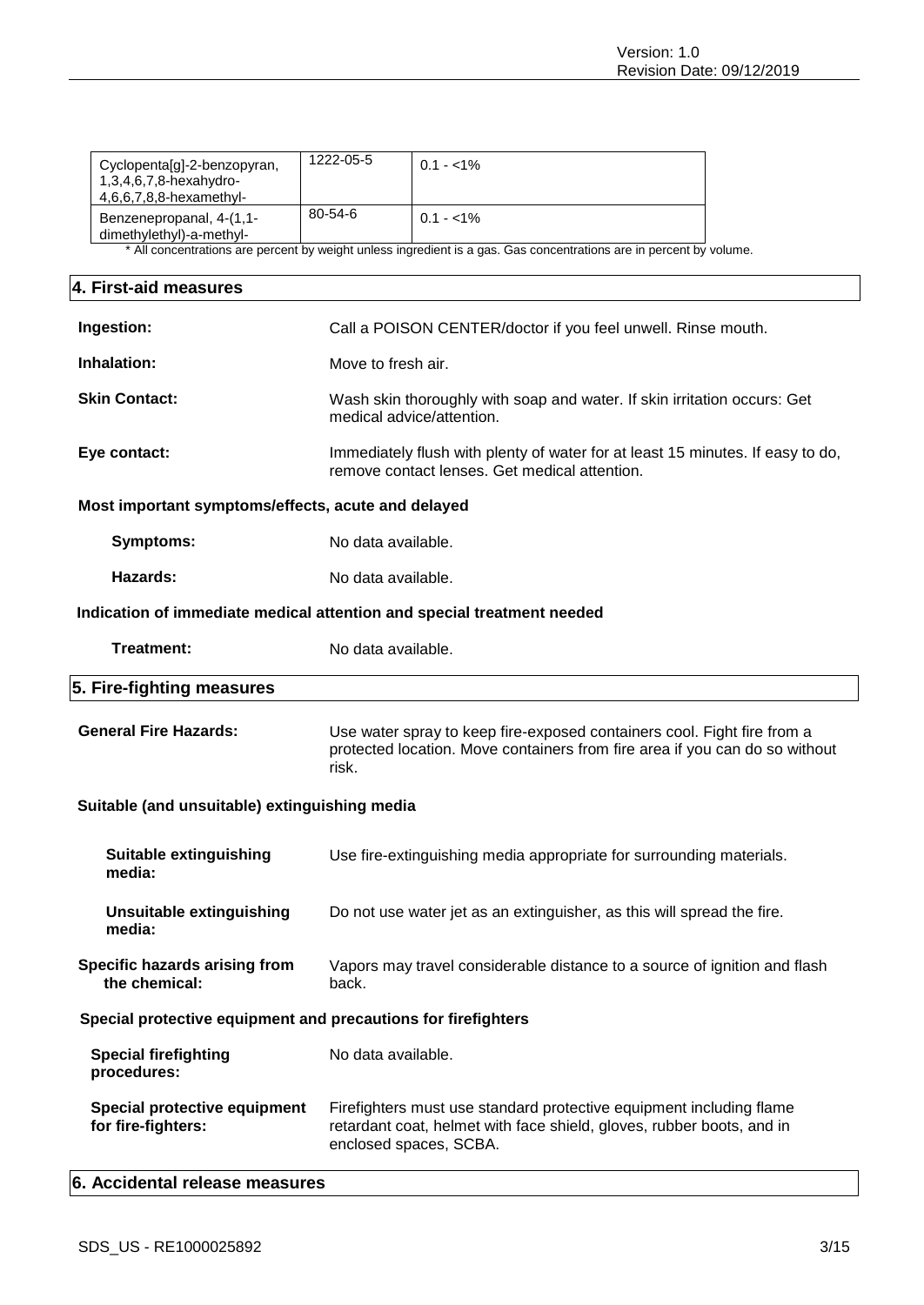| <b>Personal precautions,</b><br>protective equipment and<br>emergency procedures: | Ventilate closed spaces before entering them. ELIMINATE all ignition<br>sources (no smoking, flares, sparks or flames in immediate area). Keep<br>upwind.                                                                                                                                                                                                                                  |
|-----------------------------------------------------------------------------------|--------------------------------------------------------------------------------------------------------------------------------------------------------------------------------------------------------------------------------------------------------------------------------------------------------------------------------------------------------------------------------------------|
| <b>Methods and material for</b><br>containment and cleaning<br>up:                | Absorb spill with vermiculite or other inert material, then place in a container<br>for chemical waste.                                                                                                                                                                                                                                                                                    |
| <b>Notification Procedures:</b>                                                   | Prevent entry into waterways, sewer, basements or confined areas. Stop<br>the flow of material, if this is without risk. ELIMINATE all ignition sources<br>(no smoking, flares, sparks or flames in immediate area). Stop leak if you<br>can do so without risk.                                                                                                                           |
| <b>Environmental Precautions:</b>                                                 | Avoid release to the environment. Prevent further leakage or spillage if safe<br>to do so. Do not contaminate water sources or sewer.                                                                                                                                                                                                                                                      |
| 7. Handling and storage                                                           |                                                                                                                                                                                                                                                                                                                                                                                            |
| Precautions for safe handling:                                                    | Avoid contact with eyes. Wash hands thoroughly after handling. Keep away<br>from heat, hot surfaces, sparks, open flames and other ignition sources. No<br>smoking. Do not spray on an open flame or other ignition source. Do not<br>pierce or burn, even after use. Do not handle until all safety precautions<br>have been read and understood. Obtain special instructions before use. |

| Conditions for safe storage, | Pressurized container: protect from sunlight and do not expose to         |
|------------------------------|---------------------------------------------------------------------------|
| including any                | temperatures exceeding 50°C. Do not pierce or burn, even after use. Store |
| incompatibilities:           | locked up. Aerosol Level 3                                                |

Use personal protective equipment as required.

### **8. Exposure controls/personal protection**

### **Control Parameters**

### **Occupational Exposure Limits**

| <b>Chemical Identity</b> | Type        | <b>Exposure Limit Values</b> | <b>Source</b>                                                                  |
|--------------------------|-------------|------------------------------|--------------------------------------------------------------------------------|
| 2-Propanone              | <b>STEL</b> | 1,000 ppm $2,400$ mg/m3      | US. OSHA Table Z-1-A (29 CFR 1910.1000)<br>(1989)                              |
|                          | <b>PEL</b>  | 1,000 ppm 2,400 mg/m3        | US. OSHA Table Z-1 Limits for Air<br>Contaminants (29 CFR 1910.1000) (02 2006) |
|                          | <b>TWA</b>  | $250$ ppm                    | US. ACGIH Threshold Limit Values (03 2015)                                     |
|                          | <b>TWA</b>  | 750 ppm 1,800 mg/m3          | US. OSHA Table Z-1-A (29 CFR 1910.1000)<br>(1989)                              |
|                          | <b>STEL</b> | 500 ppm                      | US. ACGIH Threshold Limit Values (03 2015)                                     |
|                          | <b>REL</b>  | 590 mg/m3<br>250 ppm         | US. NIOSH: Pocket Guide to Chemical<br>Hazards (2005)                          |
| Propane                  | <b>REL</b>  | $1,000$ ppm<br>1,800 mg/m3   | US. NIOSH: Pocket Guide to Chemical<br>Hazards (2005)                          |
|                          | <b>PEL</b>  | 1,000 ppm 1,800 mg/m3        | US, OSHA Table Z-1 Limits for Air<br>Contaminants (29 CFR 1910.1000) (02 2006) |
|                          | <b>TWA</b>  | 1,000 ppm 1,800 mg/m3        | US. OSHA Table Z-1-A (29 CFR 1910.1000)<br>(1989)                              |
| <b>Butane</b>            | <b>REL</b>  | 800 ppm 1,900 mg/m3          | US. NIOSH: Pocket Guide to Chemical<br>Hazards (2005)                          |
|                          | <b>STEL</b> | $1,000$ ppm                  | US. ACGIH Threshold Limit Values (03 2018)                                     |
|                          | <b>TWA</b>  | 800 ppm 1,900 mg/m3          | US. OSHA Table Z-1-A (29 CFR 1910.1000)<br>(1989)                              |

### **Biological Limit Values**

| <b>Chemical Identity</b>                               | <b>Exposure Limit Values</b> | <b>Source</b>                         |
|--------------------------------------------------------|------------------------------|---------------------------------------|
| 2-Propanone (acetone:<br>Sampling time: End of shift.) |                              | 25 mg/l (Urine)   ACGIH BEL (03 2015) |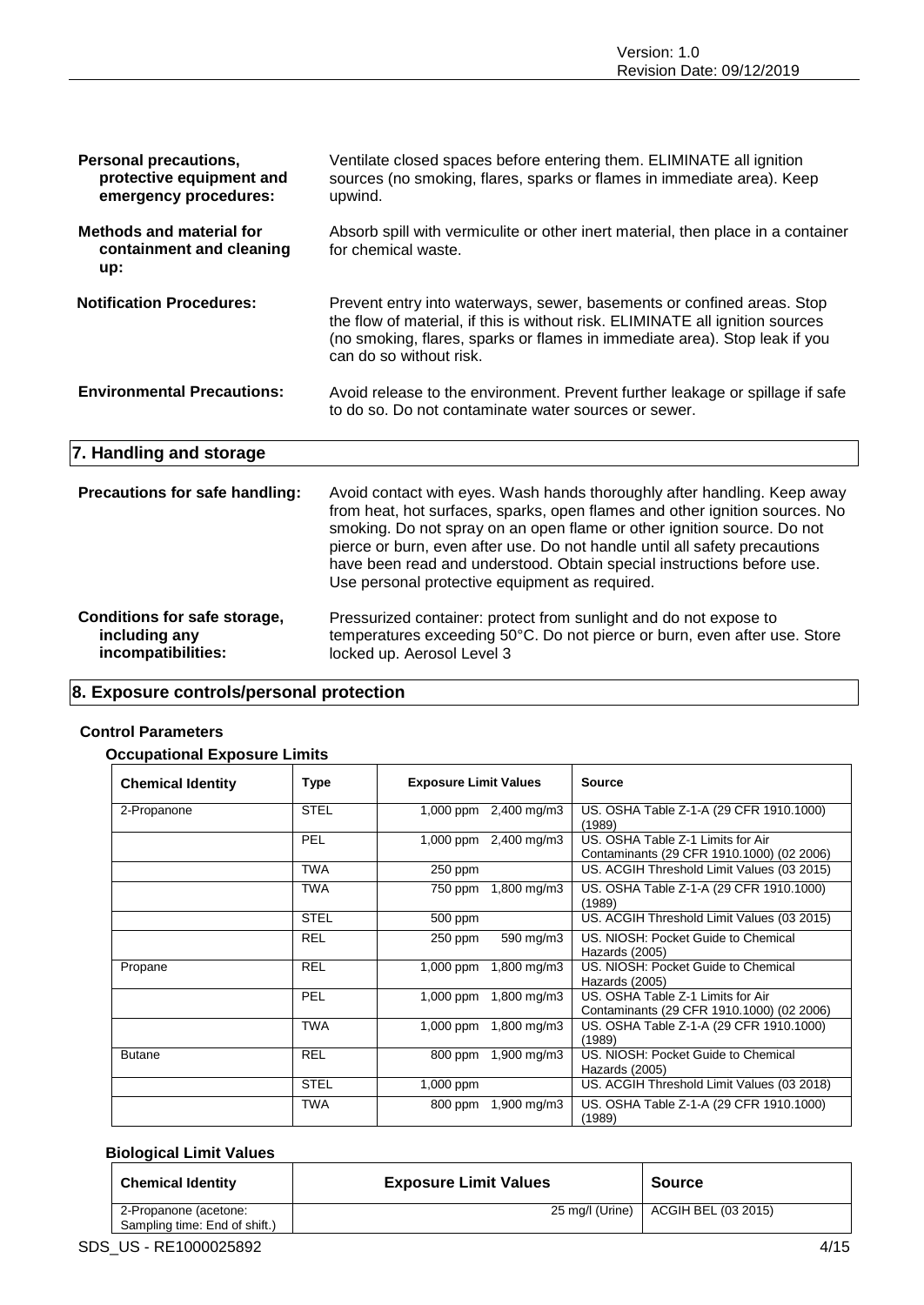| <b>Appropriate Engineering</b> | No data available. |
|--------------------------------|--------------------|
| Controls                       |                    |

### **Individual protection measures, such as personal protective equipment**

| <b>General information:</b>                       | Provide easy access to water supply and eye wash facilities. Good general<br>ventilation (typically 10 air changes per hour) should be used. Ventilation<br>rates should be matched to conditions. If applicable, use process<br>enclosures, local exhaust ventilation, or other engineering controls to<br>maintain airborne levels below recommended exposure limits. If exposure<br>limits have not been established, maintain airborne levels to an acceptable<br>level. If exposure limits have not been established, maintain airborne levels<br>to an acceptable level. |
|---------------------------------------------------|--------------------------------------------------------------------------------------------------------------------------------------------------------------------------------------------------------------------------------------------------------------------------------------------------------------------------------------------------------------------------------------------------------------------------------------------------------------------------------------------------------------------------------------------------------------------------------|
| <b>Eye/face protection:</b>                       | Wear safety glasses with side shields (or goggles).                                                                                                                                                                                                                                                                                                                                                                                                                                                                                                                            |
| <b>Skin Protection</b><br><b>Hand Protection:</b> | No data available.                                                                                                                                                                                                                                                                                                                                                                                                                                                                                                                                                             |
| Other:                                            | No data available.                                                                                                                                                                                                                                                                                                                                                                                                                                                                                                                                                             |
| <b>Respiratory Protection:</b>                    | In case of inadequate ventilation use suitable respirator. Seek advice from<br>local supervisor.                                                                                                                                                                                                                                                                                                                                                                                                                                                                               |
| <b>Hygiene measures:</b>                          | Avoid contact with eyes. Observe good industrial hygiene practices. When<br>using do not smoke. Do not handle until all safety precautions have been<br>read and understood. Obtain special instructions before use.                                                                                                                                                                                                                                                                                                                                                           |

### **9. Physical and chemical properties**

### **Appearance**

| <b>Physical state:</b>                                | liquid                              |
|-------------------------------------------------------|-------------------------------------|
| Form:                                                 | Spray Aerosol                       |
| Color:                                                | No data available.                  |
| Odor:                                                 | No data available.                  |
| <b>Odor threshold:</b>                                | No data available.                  |
| pH:                                                   | No data available.                  |
| <b>Melting point/freezing point:</b>                  | No data available.                  |
| Initial boiling point and boiling range:              | No data available.                  |
| <b>Flash Point:</b>                                   | $-104.44 °C$                        |
| <b>Evaporation rate:</b>                              | No data available.                  |
| Flammability (solid, gas):                            | No data available.                  |
| Upper/lower limit on flammability or explosive limits |                                     |
| Flammability limit - upper (%):                       | No data available.                  |
| Flammability limit - lower (%):                       | No data available.                  |
| Explosive limit - upper (%):                          | No data available.                  |
| Explosive limit - lower (%):                          | No data available.                  |
| Vapor pressure:                                       | 3,447.3786 - 4,826.3301 hPa (20 °C) |
| Vapor density:                                        | No data available.                  |
| Density:                                              | No data available.                  |
| <b>Relative density:</b>                              | No data available.                  |
| Solubility(ies)                                       |                                     |
|                                                       |                                     |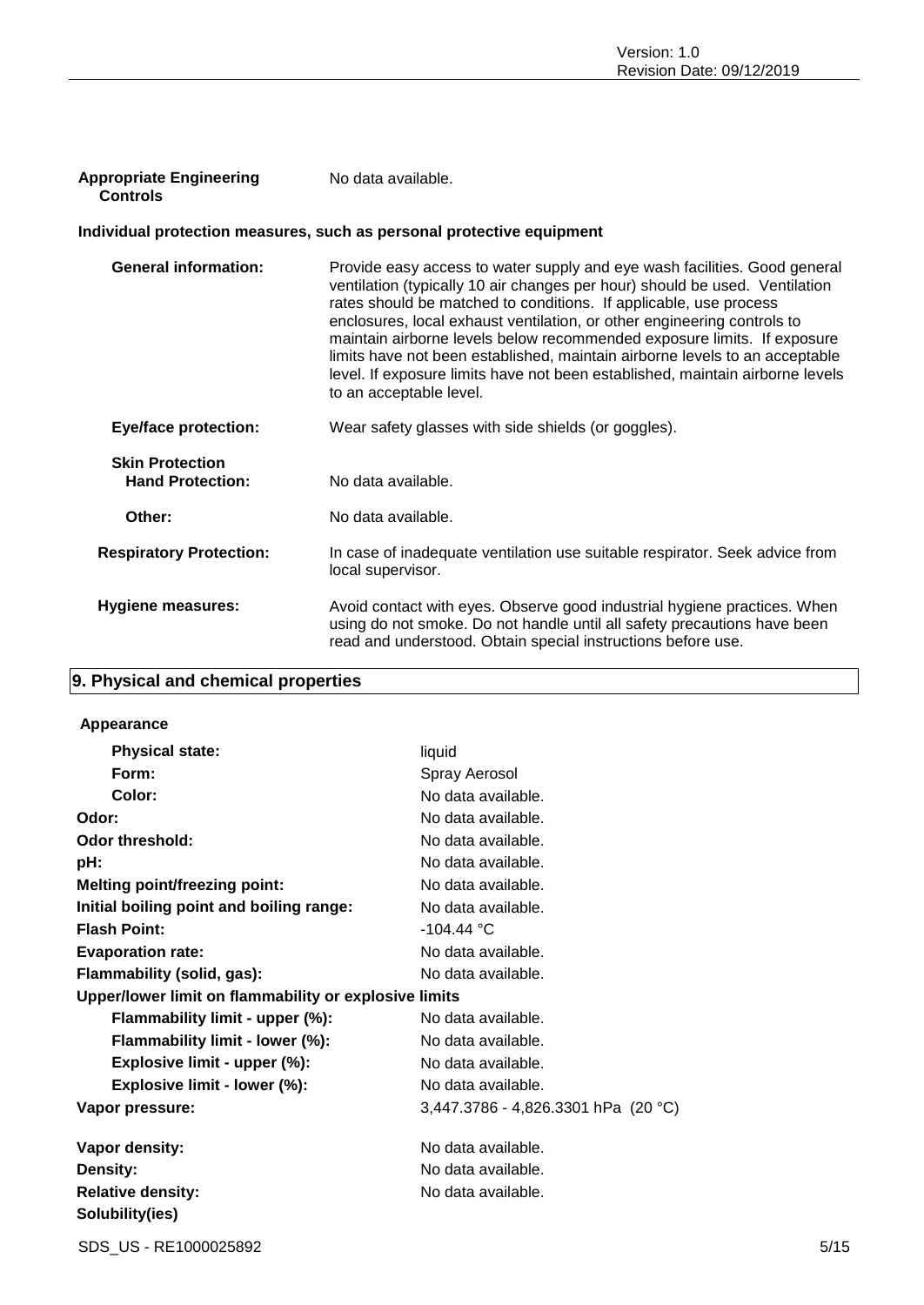| <b>Solubility in water:</b>              | No data available. |
|------------------------------------------|--------------------|
| Solubility (other):                      | No data available. |
| Partition coefficient (n-octanol/water): | No data available. |
| Auto-ignition temperature:               | No data available. |
| Decomposition temperature:               | No data available. |
| <b>Viscosity:</b>                        | No data available. |

### **10. Stability and reactivity**

| <b>Reactivity:</b>                                 | No data available.                          |
|----------------------------------------------------|---------------------------------------------|
| <b>Chemical Stability:</b>                         | Material is stable under normal conditions. |
| <b>Possibility of hazardous</b><br>reactions:      | No data available.                          |
| Conditions to avoid:                               | Avoid heat or contamination.                |
| <b>Incompatible Materials:</b>                     | No data available.                          |
| <b>Hazardous Decomposition</b><br><b>Products:</b> | No data available.                          |

### **11. Toxicological information**

| Information on likely routes of exposure<br>Inhalation:<br>No data available. |                    |
|-------------------------------------------------------------------------------|--------------------|
| <b>Skin Contact:</b>                                                          | No data available. |
|                                                                               |                    |
| Eye contact:                                                                  | No data available. |
| Ingestion:                                                                    | No data available. |
|                                                                               |                    |

### **Symptoms related to the physical, chemical and toxicological characteristics**

| Inhalation:          | No data available. |
|----------------------|--------------------|
| <b>Skin Contact:</b> | No data available. |

Eye contact: No data available.

**Ingestion:** No data available.

### **Information on toxicological effects**

### **Acute toxicity (list all possible routes of exposure)**

## **Oral**

| <b>Product:</b> | Not classified for acute toxicity based on available data. |
|-----------------|------------------------------------------------------------|
|-----------------|------------------------------------------------------------|

### **Specified substance(s):** 2-Propanone LD 50 (Rat): 5,800 mg/kg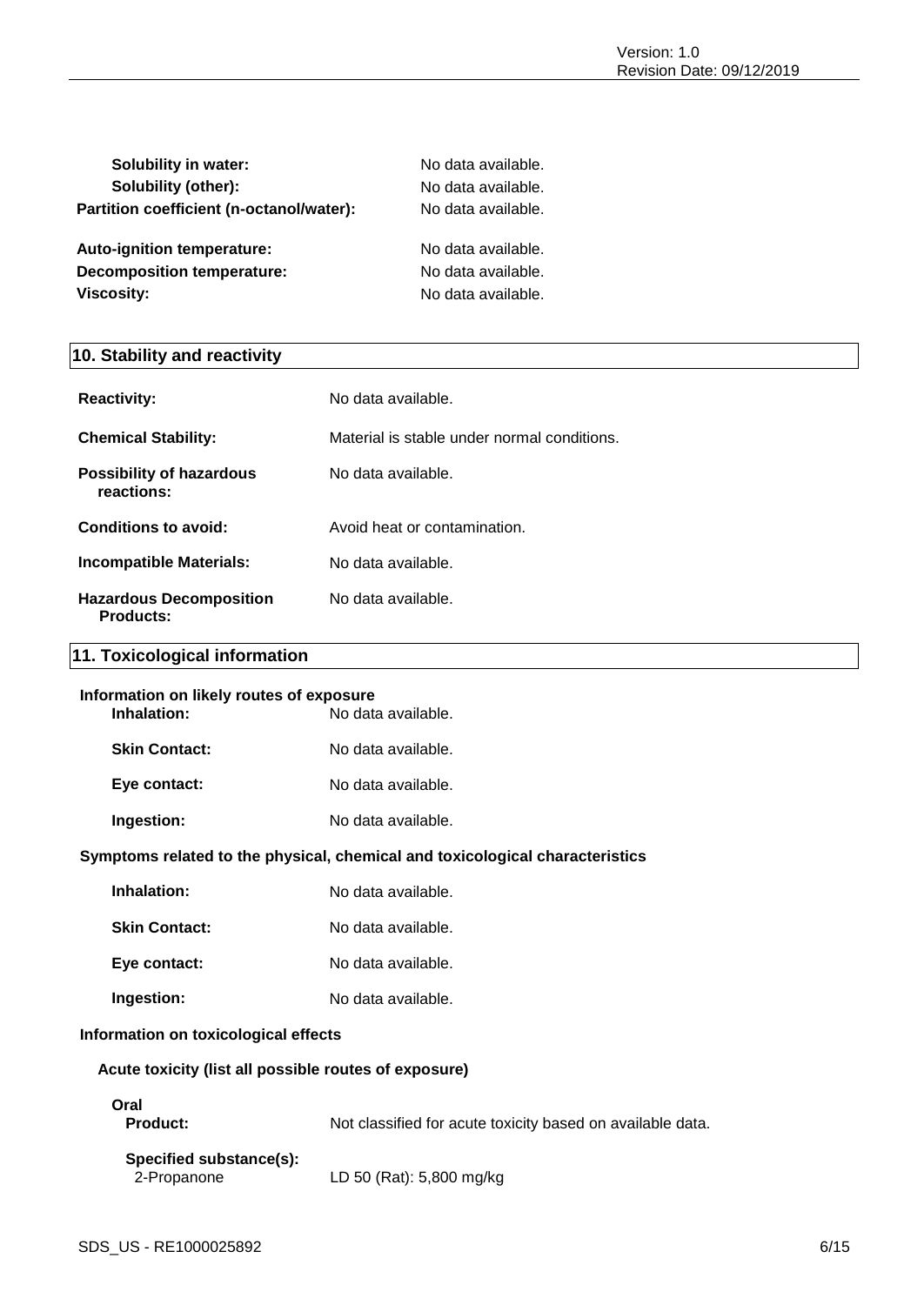| Benzoic acid, 2-hydroxy-, LD 50 (Rat): 3,031 mg/kg<br>phenylmethyl ester              |                                                                                                                                                                                                                         |
|---------------------------------------------------------------------------------------|-------------------------------------------------------------------------------------------------------------------------------------------------------------------------------------------------------------------------|
| Cyclopenta[g]-2-<br>benzopyran, 1,3,4,6,7,8-<br>hexahydro-4,6,6,7,8,8-<br>hexamethyl- | LD 50 (Rat): $> 4,640$ mg/kg                                                                                                                                                                                            |
| Benzenepropanal, 4-(1,1-<br>dimethylethyl)-a-methyl-                                  | LD 50 (Rat): 1,390 mg/kg                                                                                                                                                                                                |
| <b>Dermal</b><br><b>Product:</b>                                                      | Not classified for acute toxicity based on available data.                                                                                                                                                              |
| Specified substance(s):<br>2-Propanone                                                | LD 50 (Rabbit): $> 7,426$ mg/kg                                                                                                                                                                                         |
| Benzoic acid, 2-hydroxy-,<br>phenylmethyl ester                                       | LD 50 (Rabbit): $> 2,000$ mg/kg                                                                                                                                                                                         |
| Cyclopenta[g]-2-<br>benzopyran, 1,3,4,6,7,8-<br>hexahydro-4,6,6,7,8,8-<br>hexamethyl- | LD 50 (Rat): $> 10,000$ mg/kg                                                                                                                                                                                           |
| Benzenepropanal, 4-(1,1-<br>dimethylethyl)-a-methyl-                                  | LD 50 (Rat): $> 2,000$ mg/kg                                                                                                                                                                                            |
| <b>Inhalation</b><br><b>Product:</b>                                                  | Not classified for acute toxicity based on available data.                                                                                                                                                              |
| Specified substance(s):<br>2-Propanone                                                | LC 50 (Rat): 50.1 mg/l<br>$LC 50:$ > 5 mg/l                                                                                                                                                                             |
| Propane                                                                               | LC 50 (Mouse): 1,237 mg/l                                                                                                                                                                                               |
| <b>Butane</b>                                                                         | LC 50 (Mouse): 1,237 mg/l                                                                                                                                                                                               |
| Cyclopenta[g]-2-<br>benzopyran, 1,3,4,6,7,8-<br>hexahydro-4,6,6,7,8,8-<br>hexamethyl- | $LC 50: > 5$ mg/l<br>$LC 50: > 20$ mg/l                                                                                                                                                                                 |
| <b>Repeated dose toxicity</b><br><b>Product:</b>                                      | No data available.                                                                                                                                                                                                      |
| Specified substance(s):<br>2-Propanone                                                | NOAEL (Rat(Male), Oral, 13 Weeks): 10,000 ppm(m) Oral Experimental<br>result, Key study                                                                                                                                 |
| Propane                                                                               | NOAEL (Rat(Female, Male), Inhalation, >= 28 d): 4,000 ppm(m) Inhalation<br>Experimental result, Key study<br>LOAEL (Rat(Female, Male), Inhalation, >= 28 d): 12,000 ppm(m) Inhalation<br>Experimental result, Key study |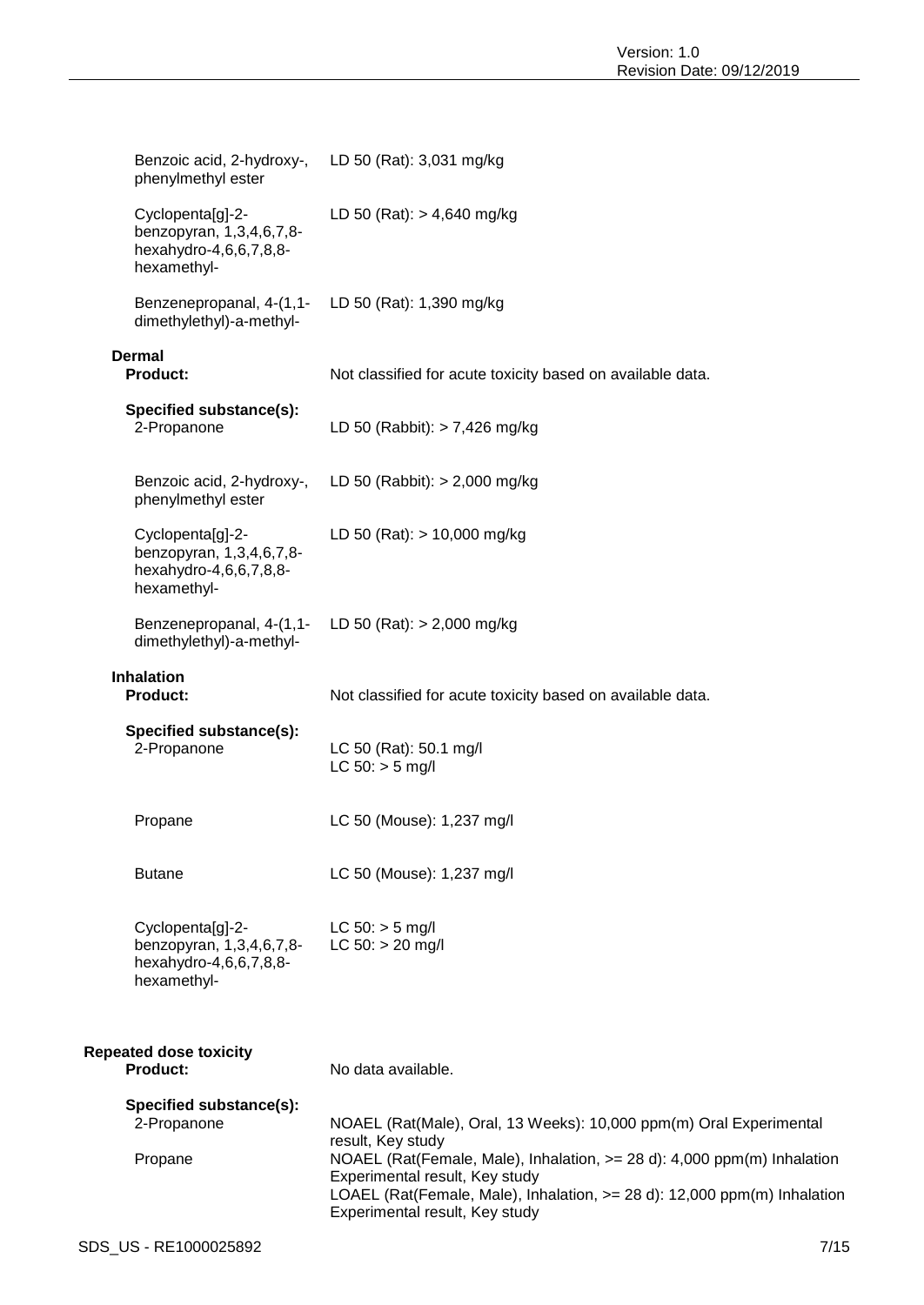| <b>Butane</b>                                                                                                                                                                   | NOAEL (Rat(Female, Male), Inhalation, >= 28 d): 4,000 ppm(m) Inhalation<br>Experimental result, Key study<br>LOAEL (Rat(Female, Male), Inhalation, >= 28 d): 12,000 ppm(m) Inhalation<br>Experimental result, Key study                                                                                        |
|---------------------------------------------------------------------------------------------------------------------------------------------------------------------------------|----------------------------------------------------------------------------------------------------------------------------------------------------------------------------------------------------------------------------------------------------------------------------------------------------------------|
| Benzoic acid, 2-hydroxy-,<br>phenylmethyl ester<br>Cyclopenta[g]-2-<br>benzopyran, 1,3,4,6,7,8-<br>hexahydro-4,6,6,7,8,8-<br>hexamethyl-                                        | NOAEL (Rat(Female), Oral, 102 - 131 d): 360 mg/kg Oral Read-across from<br>supporting substance (structural analogue or surrogate), Key study<br>NOAEL (Rat(Female, Male), Oral, 13 Weeks): 150 mg/kg Oral Experimental<br>result, Key study                                                                   |
| Benzenepropanal, 4-(1,1-<br>dimethylethyl)-a-methyl-                                                                                                                            | NOAEL (Rat(Female, Male), Oral, 30 d): 5 mg/kg Oral Other, Key study<br>NOAEL (Rat(Female, Male), Oral, 90 d): 25 mg/kg Oral Experimental result,<br>Key study<br>NOAEL (Rat(Male), Dermal, 5 d): 1,000 mg/kg Dermal Other, Key study<br>NOAEL (Rat(Female, Male), Oral, 30 d): 25 mg/kg Oral Other, Key study |
| <b>Skin Corrosion/Irritation</b><br><b>Product:</b>                                                                                                                             | No data available.                                                                                                                                                                                                                                                                                             |
| Specified substance(s):<br>2-Propanone                                                                                                                                          | in vivo (Rabbit): Not irritant Experimental result, Supporting study                                                                                                                                                                                                                                           |
| Benzoic acid, 2-<br>hydroxy-, phenylmethyl<br>ester                                                                                                                             | in vivo (Rabbit): Not irritant Experimental result, Weight of Evidence study                                                                                                                                                                                                                                   |
| Cyclopenta[g]-2-<br>benzopyran,<br>1,3,4,6,7,8-hexahydro-<br>4,6,6,7,8,8-hexamethyl-                                                                                            | in vivo (Rabbit): Irritating Experimental result, Key study                                                                                                                                                                                                                                                    |
| Benzenepropanal, 4-<br>(1,1-dimethylethyl)-a-<br>methyl-                                                                                                                        | in vivo (Rabbit): Irritating Experimental result, Key study                                                                                                                                                                                                                                                    |
| <b>Serious Eye Damage/Eye Irritation</b><br><b>Product:</b><br>Specified substance(s):                                                                                          | No data available.                                                                                                                                                                                                                                                                                             |
| 2-Propanone                                                                                                                                                                     | Irritating.<br>Rabbit, 24 hrs: Minimum grade of severe eye irritant                                                                                                                                                                                                                                            |
| <b>Respiratory or Skin Sensitization</b><br>Product:                                                                                                                            | No data available.                                                                                                                                                                                                                                                                                             |
| Specified substance(s):<br>2-Propanone<br>Cyclopenta[g]-2-<br>benzopyran,<br>1,3,4,6,7,8-hexahydro-<br>4,6,6,7,8,8-hexamethyl-<br>Benzenepropanal, 4-<br>(1,1-dimethylethyl)-a- | Skin sensitization:, in vivo (Guinea pig): Non sensitising<br>Skin sensitization:, in vivo (Guinea pig): Non sensitising<br>Skin sensitization:, in vivo (Guinea pig): Sensitising                                                                                                                             |
| methyl-<br>Carcinogenicity<br><b>Product:</b>                                                                                                                                   | No data available.                                                                                                                                                                                                                                                                                             |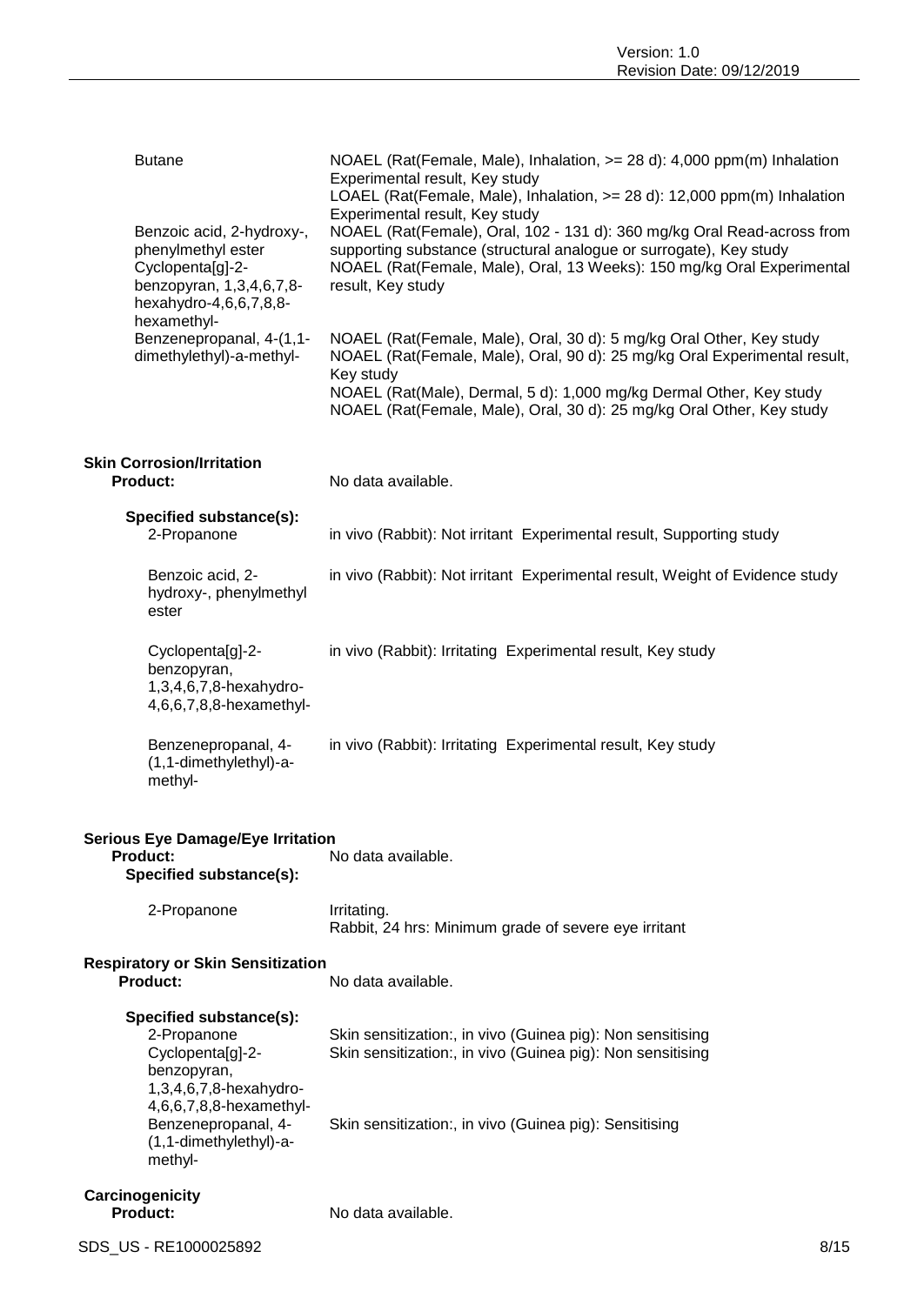### **IARC Monographs on the Evaluation of Carcinogenic Risks to Humans:** No carcinogenic components identified

- **US. National Toxicology Program (NTP) Report on Carcinogens:** No carcinogenic components identified
- **US. OSHA Specifically Regulated Substances (29 CFR 1910.1001-1050):** No carcinogenic components identified

### **Germ Cell Mutagenicity**

| In vitro<br><b>Product:</b>                                                                      | No data available.                                                       |
|--------------------------------------------------------------------------------------------------|--------------------------------------------------------------------------|
| In vivo<br>Product:                                                                              | No data available.                                                       |
| <b>Reproductive toxicity</b><br>Product:                                                         | No data available.                                                       |
| Specified substance(s):<br>Benzenepropanal, 4-(1,1-<br>dimethylethyl)-a-methyl-                  | Suspected of damaging fertility or the unborn child.                     |
| <b>Specific Target Organ Toxicity - Single Exposure</b><br>No data available.<br><b>Product:</b> |                                                                          |
| Specified substance(s):<br>2-Propanone                                                           | Inhalation - vapor: Narcotic effect. - Category 3 with narcotic effects. |
| <b>Specific Target Organ Toxicity - Repeated Exposure</b><br>Product:                            | No data available.                                                       |
| <b>Target Organs</b>                                                                             | Specific Target Organ Toxicity - Single Exposure: Narcotic effect.       |
| <b>Aspiration Hazard</b><br><b>Product:</b>                                                      | No data available.                                                       |

**Other effects:** No data available.

### **12. Ecological information**

**Ecotoxicity:**

### **Acute hazards to the aquatic environment:**

**Fish**

**Product:** No data available.

| Specified substance(s): |
|-------------------------|
| 2-Propanone             |

panone **LC 50 (Oncorhynchus mykiss, 96 h): 5,540 mg/l Experimental result, Key** study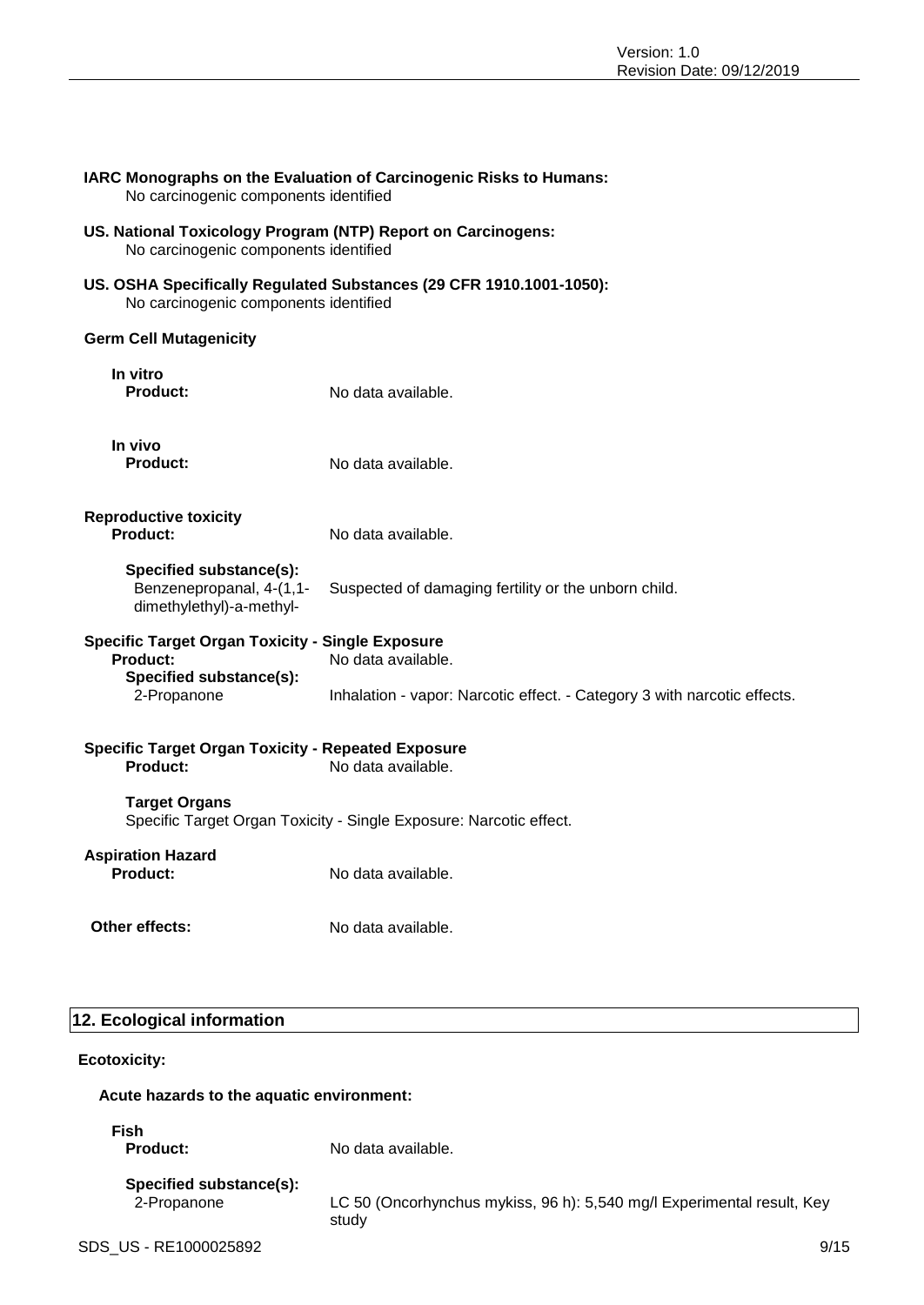| Propane                                                                               |       | LC 50 (Various, 96 h): 147.54 mg/l QSAR QSAR, Key study                                                                                         |
|---------------------------------------------------------------------------------------|-------|-------------------------------------------------------------------------------------------------------------------------------------------------|
| <b>Butane</b>                                                                         |       | LC 50 (Various, 96 h): 147.54 mg/l QSAR QSAR, Key study                                                                                         |
| Benzoic acid, 2-hydroxy-,<br>phenylmethyl ester                                       |       | LC 50 (Danio rerio, 96 h): 1.03 mg/l Experimental result, Key study                                                                             |
| Cyclopenta[g]-2-<br>benzopyran, 1,3,4,6,7,8-<br>hexahydro-4,6,6,7,8,8-<br>hexamethyl- | study | LC 50 (Lepomis macrochirus, 96 h): 1.36 mg/l Experimental result, Key                                                                           |
| Benzenepropanal, 4-(1,1-<br>dimethylethyl)-a-methyl-                                  |       | NOAEL (Danio rerio, 96 h): 1.28 mg/l Experimental result, Key study<br>EC 50 (Danio rerio, 96 h): 2.04 mg/l Experimental result, Key study      |
| <b>Aquatic Invertebrates</b><br><b>Product:</b>                                       |       | No data available.                                                                                                                              |
| Specified substance(s):<br>2-Propanone                                                |       | LC 50 (Daphnia pulex, 48 h): 8,800 mg/l Experimental result, Key study                                                                          |
| <b>Butane</b>                                                                         |       | LC 50 (Daphnia sp., 48 h): 69.43 mg/l QSAR QSAR, Key study                                                                                      |
| Benzoic acid, 2-hydroxy-,<br>phenylmethyl ester                                       |       | EC 50 (Daphnia magna, 48 h): 1.16 mg/l Experimental result, Key study<br>NOAEL (Daphnia magna, 48 h): 0.894 mg/l Experimental result, Key study |
| Cyclopenta[g]-2-<br>benzopyran, 1,3,4,6,7,8-<br>hexahydro-4,6,6,7,8,8-<br>hexamethyl- |       | EC 50 (Daphnia magna, 48 h): 0.885 mg/l Experimental result, Not specified                                                                      |
| Benzenepropanal, 4-(1,1-<br>dimethylethyl)-a-methyl-                                  |       | EC 50 (Daphnia magna, 48 h): 9.84 mg/l Experimental result, Key study                                                                           |

### **Chronic hazards to the aquatic environment:**

| Fish<br><b>Product:</b>                                                                                          | No data available.                                                                                                                              |
|------------------------------------------------------------------------------------------------------------------|-------------------------------------------------------------------------------------------------------------------------------------------------|
| Specified substance(s):<br>Cyclopenta[g]-2-<br>benzopyran, 1,3,4,6,7,8-<br>hexahydro-4,6,6,7,8,8-<br>hexamethyl- | LC 50 (Lepomis macrochirus): 0.452 mg/l Experimental result, Key study<br>LOAEL (Pimephales promelas): 0.14 mg/l Experimental result, Key study |
| <b>Aquatic Invertebrates</b><br><b>Product:</b>                                                                  | No data available.                                                                                                                              |
| Specified substance(s):<br>2-Propanone                                                                           | LOAEL (Daphnia magna): 2,212 mg/l Experimental result, Key study<br>NOAEL (Daphnia magna): 2,212 mg/l Experimental result, Key study            |
| Cyclopenta[g]-2-<br>benzopyran, 1,3,4,6,7,8-<br>hexahydro-4,6,6,7,8,8-<br>hexamethyl-                            | NOAEL (Daphnia magna): 111 µg/l Experimental result, Key study<br>EC 50 (Daphnia magna): 282 µg/l Experimental result, Key study                |
| <b>Toxicity to Aquatic Plants</b><br><b>Product:</b>                                                             | No data available.                                                                                                                              |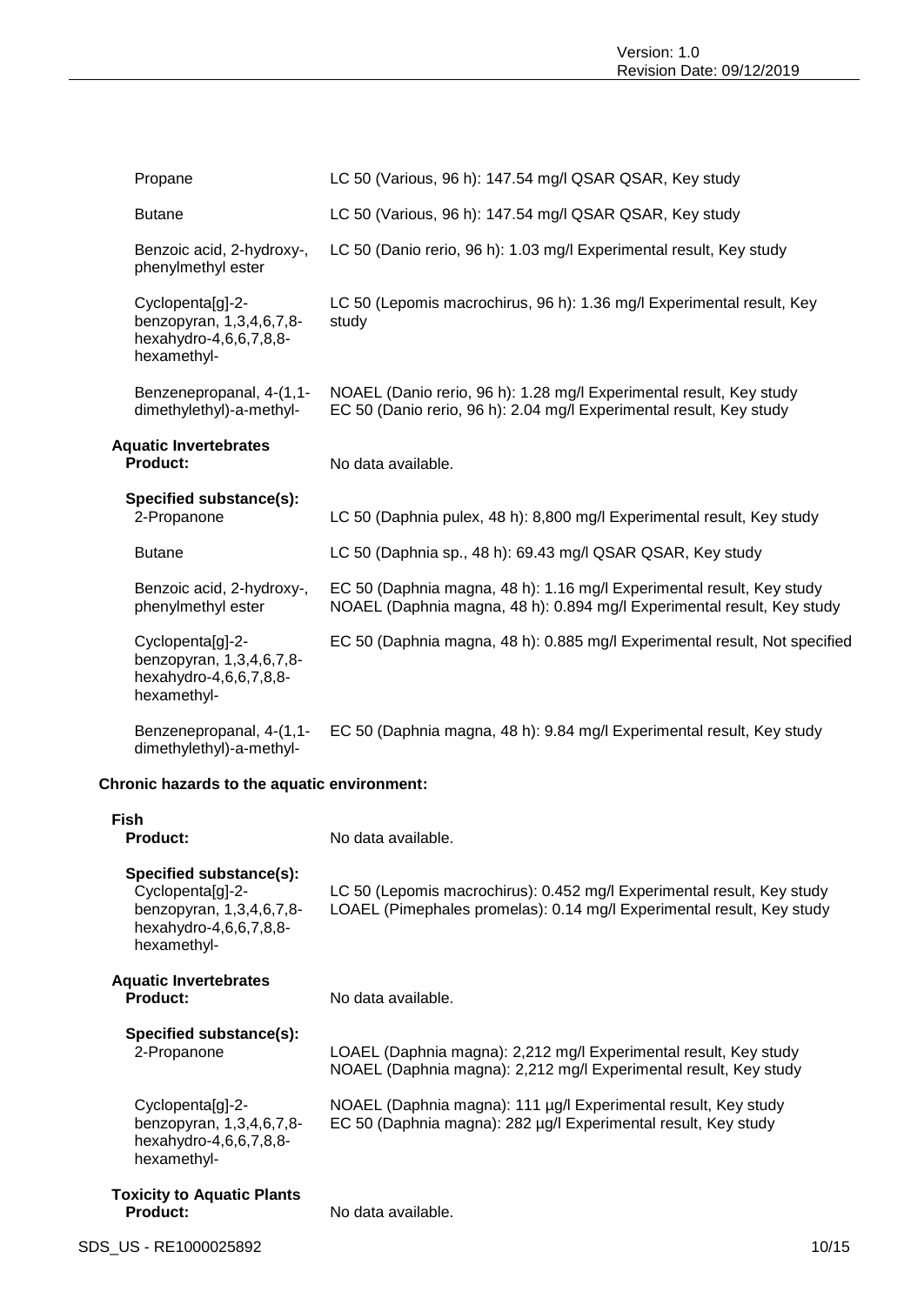### **Persistence and Degradability**

| <b>Biodegradation</b><br><b>Product:</b>                                                    | No data available.                                                                                                                   |
|---------------------------------------------------------------------------------------------|--------------------------------------------------------------------------------------------------------------------------------------|
| Specified substance(s):<br>2-Propanone                                                      | 90.9 % (28 d) Detected in water. Experimental result, Key study                                                                      |
| Propane                                                                                     | 100 % (385.5 h) Detected in water. Experimental result, Key study<br>50 % (3.19 d) Detected in water. QSAR, Weight of Evidence study |
| <b>Butane</b>                                                                               | 100 % (385.5 h) Detected in water. Experimental result, Key study<br>50 % (3.19 d) Detected in water. QSAR, Weight of Evidence study |
| Benzoic acid, 2-hydroxy-,<br>phenylmethyl ester                                             | 93 % (28 d) Detected in water. Experimental result, Key study                                                                        |
| Cyclopenta[g]-2-<br>benzopyran, 1,3,4,6,7,8-<br>hexahydro-4,6,6,7,8,8-<br>hexamethyl-       | 60 % (28 d) Sediment Experimental result, Key study                                                                                  |
| Benzenepropanal, 4-(1,1-<br>dimethylethyl)-a-methyl-                                        | 80.7 % (28 d) Detected in water. Experimental result, Key study                                                                      |
| <b>BOD/COD Ratio</b><br><b>Product:</b>                                                     | No data available.                                                                                                                   |
| <b>Bioaccumulative potential</b><br><b>Bioconcentration Factor (BCF)</b><br><b>Product:</b> | No data available.                                                                                                                   |
| Specified substance(s):<br>2-Propanone                                                      | Haddock, adult, Bioconcentration Factor (BCF): 0.69 Aquatic sediment<br>Experimental result, Not specified                           |
| Benzoic acid, 2-hydroxy-,<br>phenylmethyl ester                                             | Bioconcentration Factor (BCF): 311 Aquatic sediment QSAR, Supporting<br>study                                                        |
| Cyclopenta[g]-2-<br>benzopyran, 1,3,4,6,7,8-<br>hexahydro-4,6,6,7,8,8-<br>hexamethyl-       | Lepomis macrochirus, Bioconcentration Factor (BCF): 1,550 Aquatic<br>sediment Experimental result, Key study                         |
| Benzenepropanal, 4-(1,1-<br>dimethylethyl)-a-methyl-                                        | Bioconcentration Factor (BCF): 274.3 Aquatic sediment Estimated by<br>calculation, Key study                                         |
| Partition Coefficient n-octanol / water (log Kow)<br><b>Product:</b>                        | No data available.                                                                                                                   |
| <b>Mobility in soil:</b>                                                                    | No data available.                                                                                                                   |
| 2-Propanone<br>Propane                                                                      | Known or predicted distribution to environmental compartments<br>No data available.<br>No data available.                            |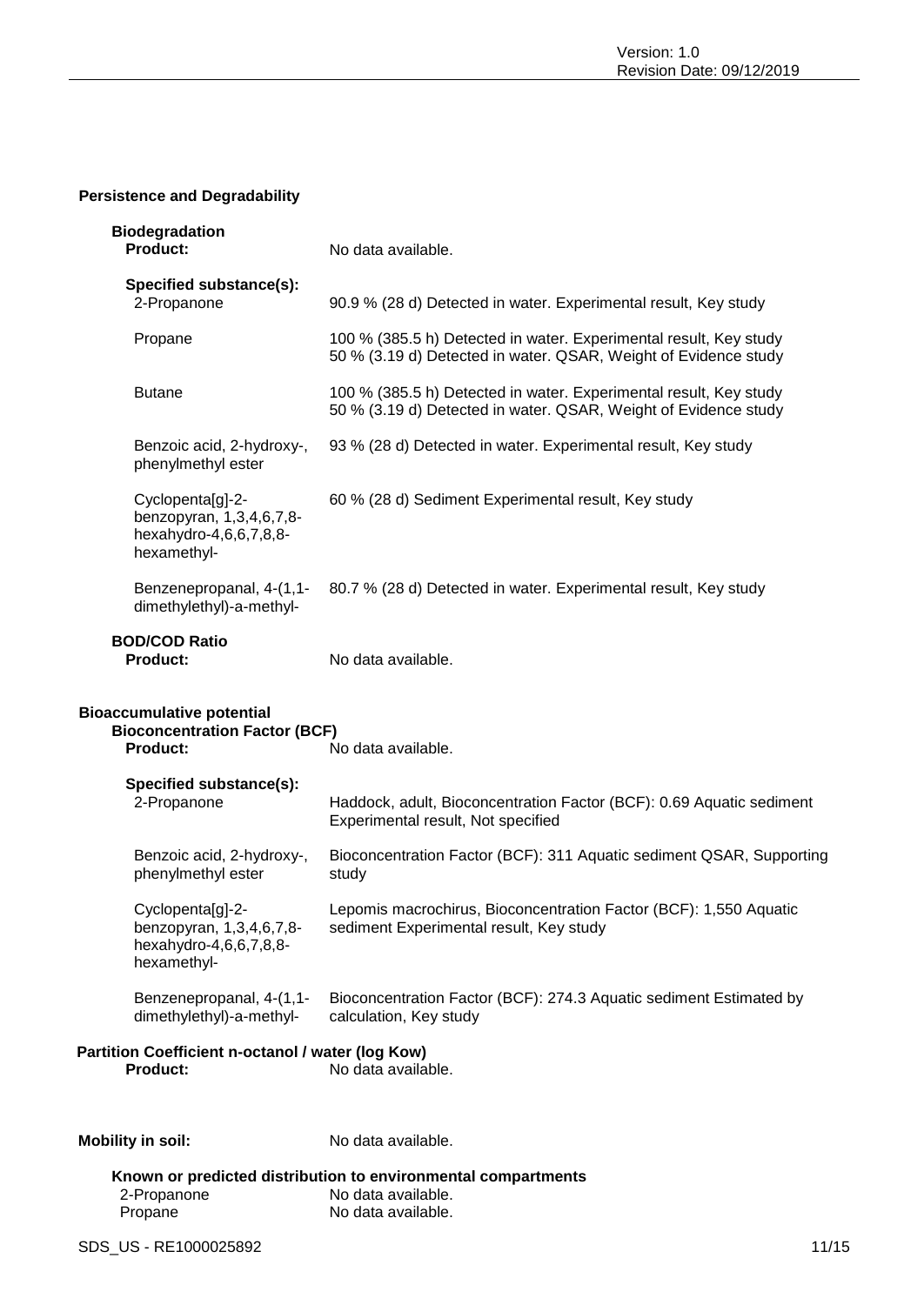| <b>Butane</b><br>Benzoic acid, 2-hydroxy-,                                            | No data available.<br>No data available.                                               |
|---------------------------------------------------------------------------------------|----------------------------------------------------------------------------------------|
| phenylmethyl ester                                                                    |                                                                                        |
| Cyclopenta[g]-2-<br>benzopyran, 1,3,4,6,7,8-<br>hexahydro-4,6,6,7,8,8-<br>hexamethyl- | No data available.                                                                     |
| Benzenepropanal, 4-(1,1-<br>dimethylethyl)-a-methyl-                                  | No data available.                                                                     |
| Other adverse effects:                                                                | Harmful to aquatic organisms.                                                          |
| 13. Disposal considerations                                                           |                                                                                        |
| <b>Disposal instructions:</b>                                                         | Discharge, treatment, or disposal may be subject to national, state, or local<br>laws. |
| <b>Contaminated Packaging:</b>                                                        | No data available.                                                                     |
| <b>14. Transport information</b>                                                      |                                                                                        |

### **DOT**

|             | <b>UN Number:</b>                                                    | <b>UN 1950</b>      |
|-------------|----------------------------------------------------------------------|---------------------|
|             | <b>UN Proper Shipping Name:</b>                                      | Aerosols, flammable |
|             | <b>Transport Hazard Class(es)</b><br>Class:                          | 2.1                 |
|             | $Label(s)$ :                                                         |                     |
|             | Packing Group:                                                       | $\mathbf{H}$        |
|             | Marine Pollutant:                                                    | <b>No</b>           |
|             | <b>Environmental Hazards:</b>                                        | <b>No</b>           |
|             | <b>Marine Pollutant</b>                                              | <b>No</b>           |
|             | Special precautions for user:                                        | Not regulated.      |
| <b>IMDG</b> |                                                                      |                     |
|             | <b>UN Number:</b>                                                    | <b>UN 1950</b>      |
|             | <b>UN Proper Shipping Name:</b><br><b>Transport Hazard Class(es)</b> | Aerosols, flammable |
|             | Class:                                                               | 2                   |
|             | Label(s):                                                            |                     |
|             | $EmS$ No.:                                                           |                     |
|             | Packing Group:                                                       |                     |
|             | <b>Environmental Hazards:</b>                                        | No                  |
|             | <b>Marine Pollutant</b>                                              | <b>No</b>           |
|             | Special precautions for user:                                        | Not regulated.      |
| <b>IATA</b> |                                                                      |                     |
|             | <b>UN Number:</b>                                                    | <b>UN 1950</b>      |
|             | Proper Shipping Name:<br>Transport Hazard Class(es):                 | Aerosols, flammable |
|             | Class:                                                               | 2.1                 |
|             | Label(s):                                                            |                     |
|             | Packing Group:                                                       |                     |
|             |                                                                      |                     |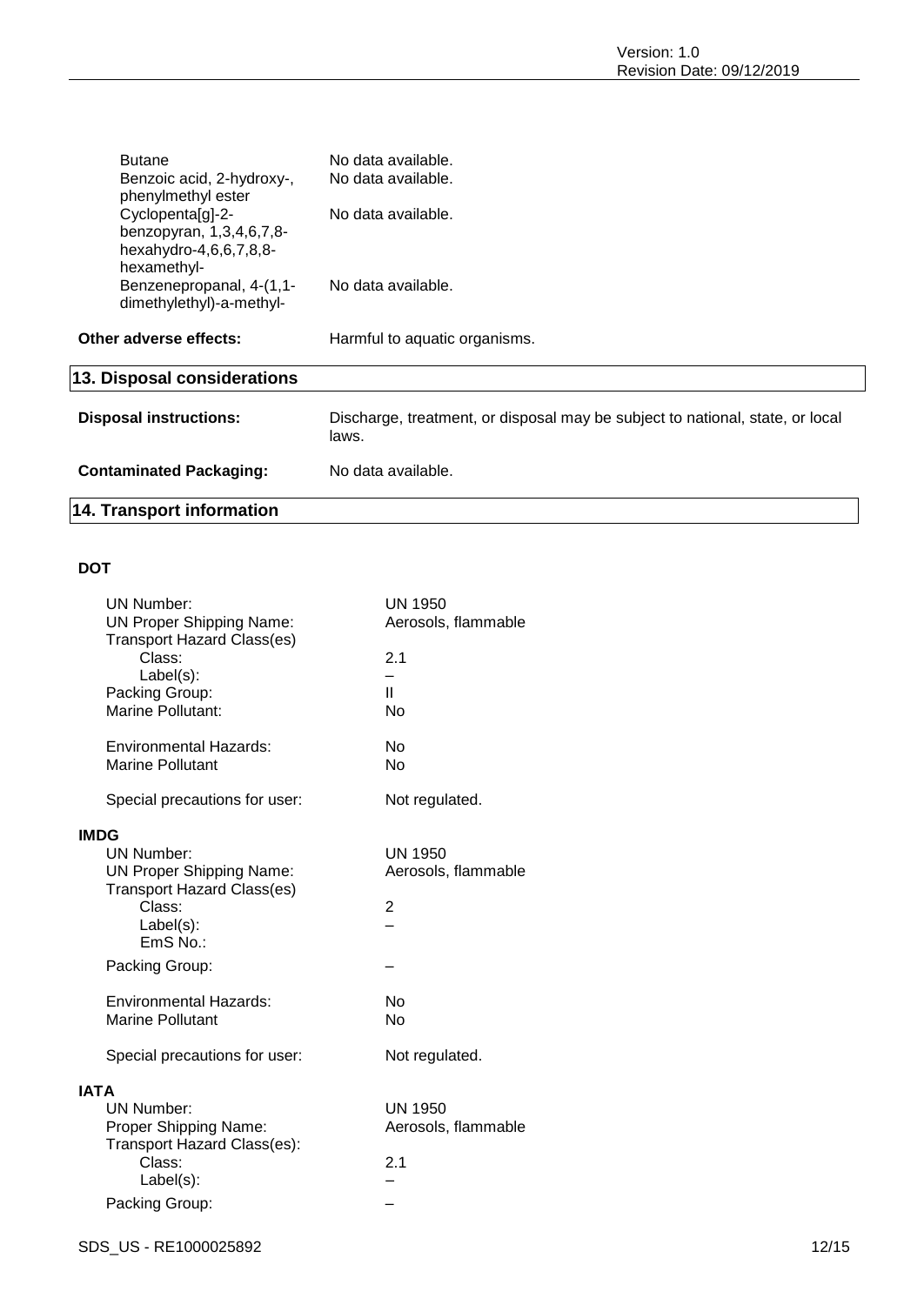| Environmental Hazards: | Nο |
|------------------------|----|
| Marine Pollutant       | Nο |

Special precautions for user: Not regulated.

### **15. Regulatory information**

#### **US Federal Regulations**

**Restrictions on use:** Not known.

### **TSCA Section 12(b) Export Notification (40 CFR 707, Subpt. D) US. OSHA Specifically Regulated Substances (29 CFR 1910.1001-1050)**

None present or none present in regulated quantities.

### **CERCLA Hazardous Substance List (40 CFR 302.4):**

| <b>Chemical Identity</b> | <b>Reportable quantity</b> |  |
|--------------------------|----------------------------|--|
| 2-Propanone              | lbs. 5000                  |  |
| Propane                  | lbs. 100                   |  |
| Butane                   | lbs. 100                   |  |

### **Superfund Amendments and Reauthorization Act of 1986 (SARA)**

### **Hazard categories**

Fire Hazard Immediate (Acute) Health Hazards Delayed (Chronic) Health Hazard Flammable aerosol Serious Eye Damage/Eye Irritation Toxic to reproduction Specific Target Organ Toxicity - Single Exposure

### **SARA 302 Extremely Hazardous Substance**

|                          | Reportable |                                    |
|--------------------------|------------|------------------------------------|
| <b>Chemical Identity</b> | quantity   | <b>Threshold Planning Quantity</b> |
| 2-Propanone              |            |                                    |

### **SARA 304 Emergency Release Notification**

| <b>Reportable quantity</b> |  |
|----------------------------|--|
| lbs. 5000                  |  |
| lbs. 100                   |  |
| Ibs. 100                   |  |
|                            |  |

### **SARA 311/312 Hazardous Chemical**

| <b>Chemical Identity</b>  | <b>Threshold Planning Quantity</b> |
|---------------------------|------------------------------------|
| 2-Propanone               | 10000 lbs                          |
| Propane                   | 10000 lbs                          |
| <b>Butane</b>             | 10000 lbs                          |
| Benzoic acid, 2-hydroxy-, | 10000 lbs                          |
| phenylmethyl ester        |                                    |
| Cyclopenta[g]-2-          | 10000 lbs                          |
| benzopyran, 1,3,4,6,7,8-  |                                    |
| hexahydro-4,6,6,7,8,8-    |                                    |
| hexamethyl-               |                                    |
| Benzenepropanal, 4-(1,1-  | 10000 lbs                          |
| dimethylethyl)-a-methyl-  |                                    |

### **SARA 313 (TRI Reporting)**

None present or none present in regulated quantities.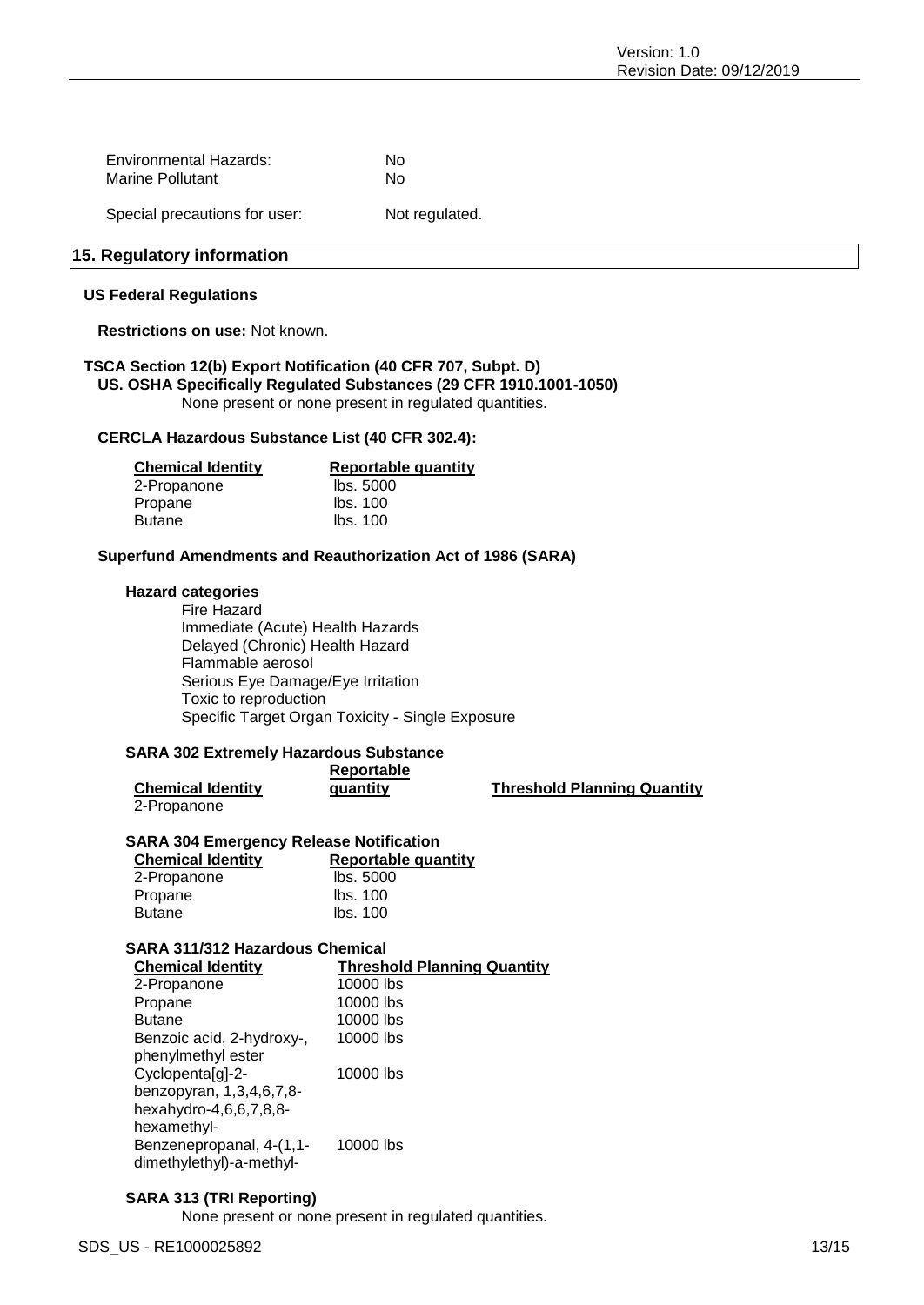#### **Clean Air Act (CAA) Section 112(r) Accidental Release Prevention (40 CFR 68.130): Clean Water Act Section 311 Hazardous Substances (40 CFR 117.3) US State Regulations**

### **US. California Proposition 65**

No ingredient requiring a warning under CA Prop 65.

### **US. New Jersey Worker and Community Right-to-Know Act**

**Chemical Identity** 2-Propanone Propane Butane

#### **US. Massachusetts RTK - Substance List**

No ingredient regulated by MA Right-to-Know Law present.

### **US. Pennsylvania RTK - Hazardous Substances**

**Chemical Identity** 2-Propanone Propane Butane

#### **US. Rhode Island RTK**

No ingredient regulated by RI Right-to-Know Law present.

#### **International regulations**

### **Montreal protocol**

Not applicable

### **Stockholm convention**

Not applicable

### **Rotterdam convention**

Not applicable

### **Kyoto protocol**

Not applicable

### **Inventory Status:**

Australia AICS: On or in compliance with the inventory

Canada DSL Inventory List: On or in compliance with the inventory EINECS, ELINCS or NLP: Not in compliance with the inventory. Japan (ENCS) List: On or in compliance with the inventory China Inv. Existing Chemical Substances: On or in compliance with the inventory Korea Existing Chemicals Inv. (KECI): Not in compliance with the inventory. Canada NDSL Inventory:  $\blacksquare$  Not in compliance with the inventory.